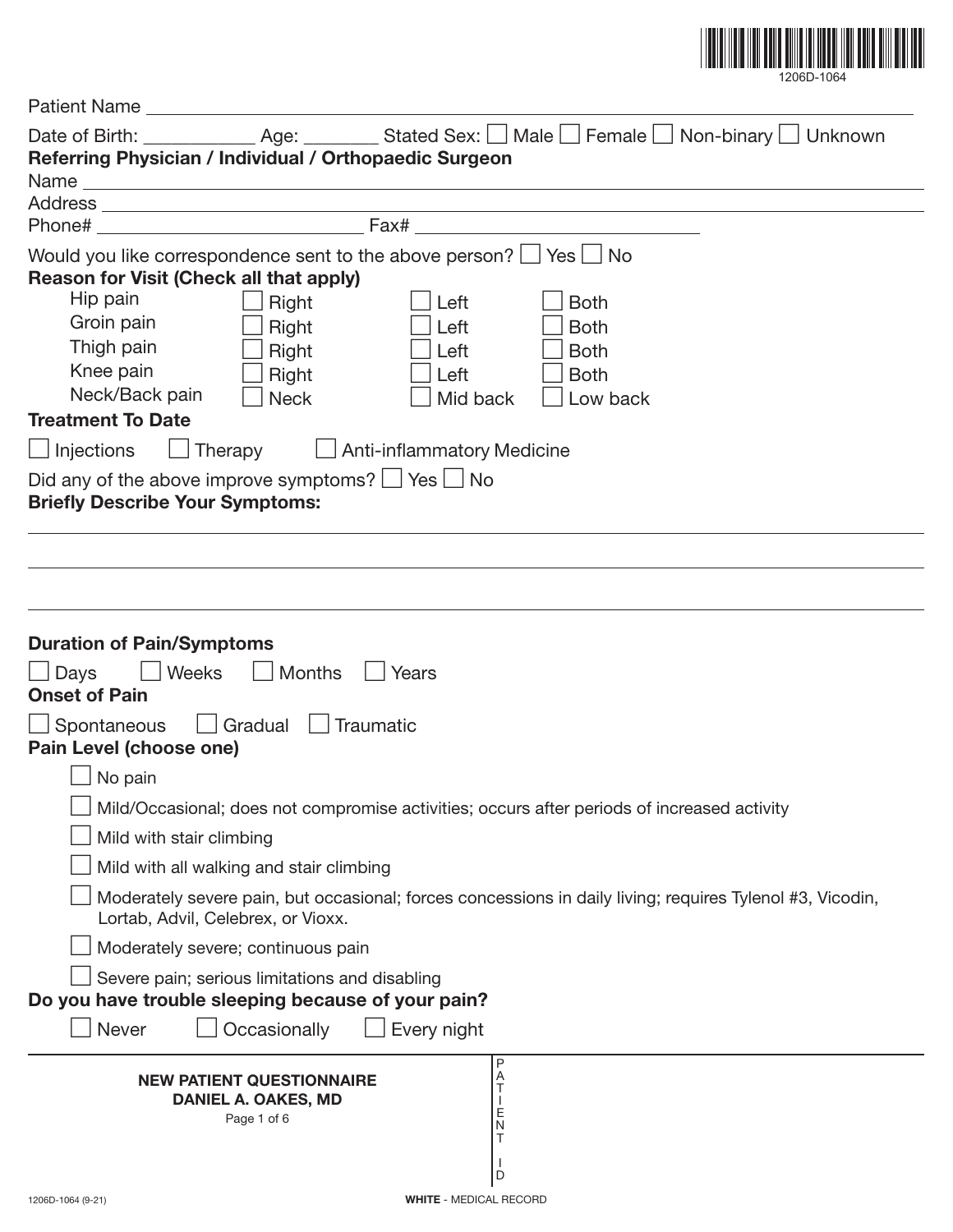| What makes the pain better?                                                                   |  |  |  |  |
|-----------------------------------------------------------------------------------------------|--|--|--|--|
| Do you feel that you limp?                                                                    |  |  |  |  |
| No limp<br>Moderate limp<br>Unable to walk                                                    |  |  |  |  |
| Slight limp<br>Severe limp                                                                    |  |  |  |  |
| Do you use any assist devices (cane, crutches or walker)?                                     |  |  |  |  |
| None<br>2 canes<br>walker                                                                     |  |  |  |  |
| unable to walk<br>1 cane for long walks<br>1 crutch                                           |  |  |  |  |
| 1 cane at all times<br>2 crutches                                                             |  |  |  |  |
| How far can you walk before your pain stops you?                                              |  |  |  |  |
| Unlimited walking<br>Less than 2 blocks                                                       |  |  |  |  |
| More than 10 blocks/30 min<br>Indoors only                                                    |  |  |  |  |
| 2-10 blocks/15 min<br>Unable to walk                                                          |  |  |  |  |
| Do you have difficulty walking stairs?                                                        |  |  |  |  |
| No difficulty. No need for banister. Reciprocal stairs                                        |  |  |  |  |
| Normal up, difficulty going down                                                              |  |  |  |  |
| Reciprocal stairs (one after another) but need banister up or down                            |  |  |  |  |
| Much difficulty. One stair at a time and need banister.                                       |  |  |  |  |
| Unable to walk stairs                                                                         |  |  |  |  |
| Are you able to put on sock and shoes and tie shoes?                                          |  |  |  |  |
| With ease<br>With difficulty<br>$\Box$ Need help, unable to do alone                          |  |  |  |  |
| How long can you sit comfortably?                                                             |  |  |  |  |
| $\Box$ 1 hour in any chair<br>less than 1 hour in raised chair<br>Unable                      |  |  |  |  |
| What is your usual mode of transportation?                                                    |  |  |  |  |
| $\Box$ Van<br>City Bus $\Box$ Medi Van<br>Personal car<br>Ambulance<br><b>MEDICAL HISTORY</b> |  |  |  |  |
| $\Box$ Problems with anesthesia<br><b>J</b> Diabetes                                          |  |  |  |  |
| Stroke/TIA's<br>History of bleeding disorders                                                 |  |  |  |  |
| Hypothyroidism<br>High blood pressure/hypertension                                            |  |  |  |  |
| Heart attack/MI/Coronary artery disease<br>Osteoporosis                                       |  |  |  |  |
| Blood clots in legs or lungs<br>Hepatitis A, B, or C                                          |  |  |  |  |
| Cancer – Breast, Lung, Prostate, or Colon   HIV                                               |  |  |  |  |
|                                                                                               |  |  |  |  |
|                                                                                               |  |  |  |  |

## **NEW PATIENT QUESTIONNAIRE DANIEL A. OAKES, MD**

Page 2 of 6

P A T I E N T I D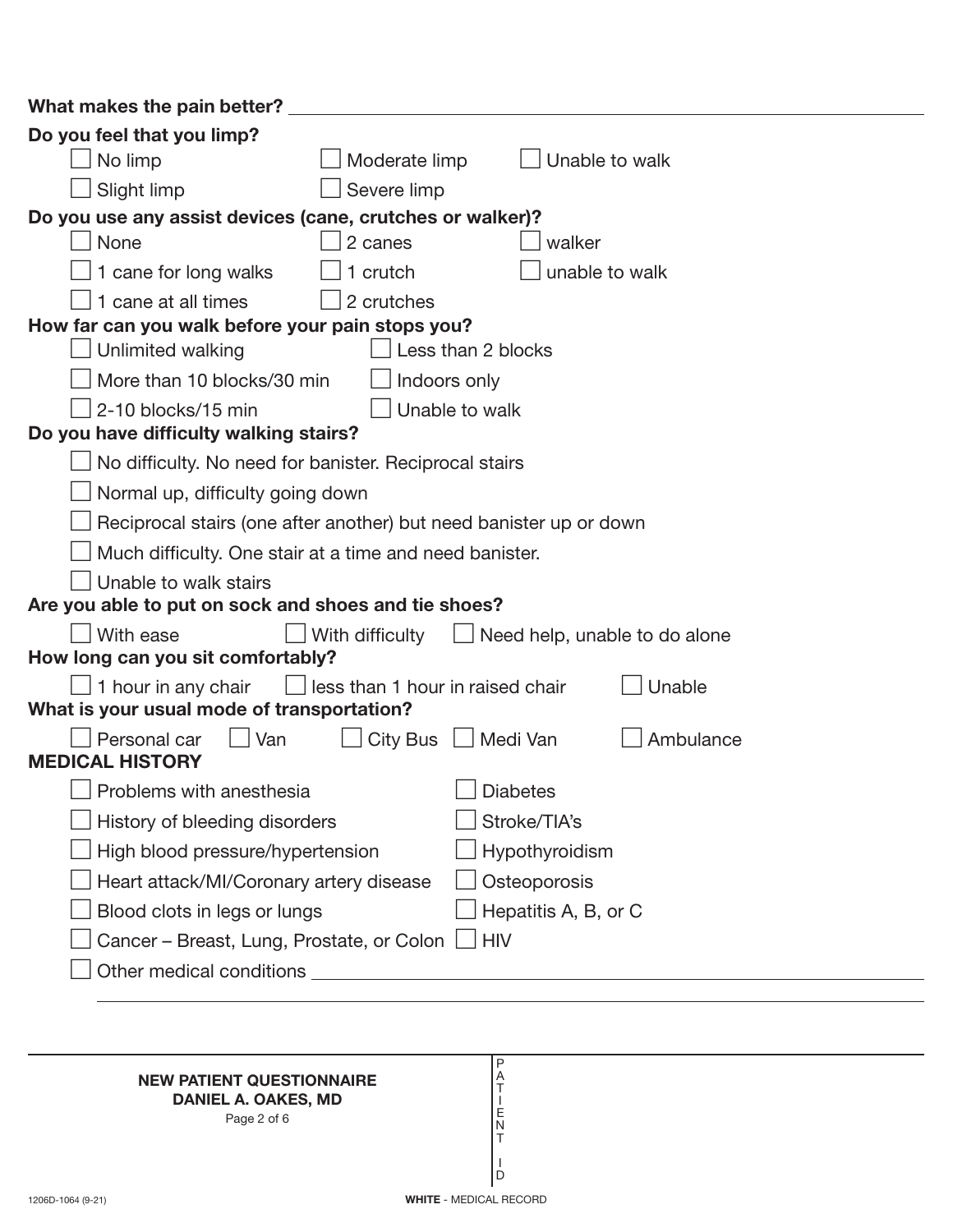| <b>Date of Procedure</b>                               | <b>Type of Procedure</b>                                                                      |                  | <b>Surgeon</b>      | <b>Hospital</b>                 |
|--------------------------------------------------------|-----------------------------------------------------------------------------------------------|------------------|---------------------|---------------------------------|
|                                                        | ,我们也不会有什么。""我们的人,我们也不会有什么?""我们的人,我们也不会有什么?""我们的人,我们的人,我们的人,我们的人,我们的人,我们的人,我们的人,我              |                  |                     |                                 |
| <b>MEDICATIONS</b>                                     | None                                                                                          |                  |                     |                                 |
| <b>Medicine</b>                                        | Please list all medications with dose and frequency and reason for medication.<br><b>Dose</b> | <b>Frequency</b> | <b>Reason Taken</b> |                                 |
| <b>ALLERGIES</b>                                       |                                                                                               |                  |                     |                                 |
| None                                                   | Penicillin                                                                                    |                  | $\Box$ Sulfa drugs  |                                 |
| <b>OCCUPATION</b>                                      |                                                                                               |                  |                     |                                 |
| $\Box$ Working $\Box$ Retired<br><b>MARITAL STATUS</b> |                                                                                               |                  | <b>Disabled</b>     |                                 |
|                                                        | Single <u>Journal</u> Married<br><b>SMOKING/ALCOHOL CONSUMPTION</b>                           | $\Box$ Divorced  |                     | $\Box$ Widowed $\Box$ Separated |
|                                                        | Smokes, packs per day                                                                         |                  |                     |                                 |
|                                                        | Alcohol, _________ drinks/day, ______ drinks/week                                             |                  |                     |                                 |
| $\Box$ History of substance abuse?                     |                                                                                               |                  |                     |                                 |
| <b>FAMILY HEALTH HISTORY</b>                           |                                                                                               |                  |                     |                                 |
| Father                                                 | $\Box$ Living<br>_____ Age                                                                    | Deceased         |                     |                                 |
| Mother                                                 | $\Box$ Living<br>_____ Age                                                                    | Deceased         |                     |                                 |
| Siblings                                               | $\Box$ Living<br>____ Age                                                                     | Deceased         |                     |                                 |

## **NEW PATIENT QUESTIONNAIRE**

**DANIEL A. OAKES, MD**

Page 3 of 6

P A T I E N T I D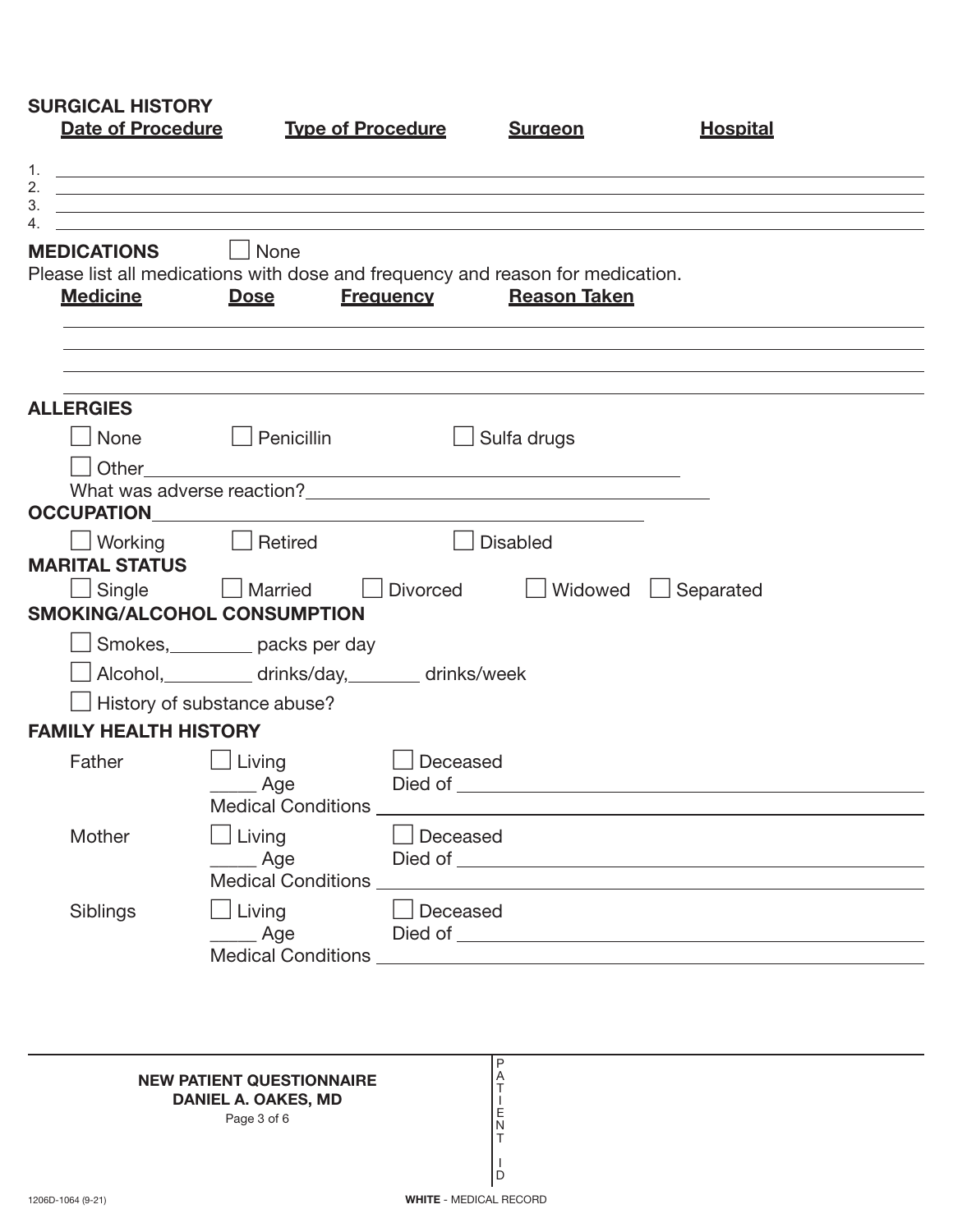## **REVIEW OF SYSTEMS**

Do you have any of the following symptoms? Please check all that apply.

| <b>General Health</b>         |                                           |                          |                                             |
|-------------------------------|-------------------------------------------|--------------------------|---------------------------------------------|
| None                          | <b>Persistent fevers</b>                  | Chills                   | <b>Weight Gain</b>                          |
| <b>Nausea</b>                 | Vomiting                                  | Fatigue                  | <b>Weight Loss</b>                          |
| <b>Head/Ears/Nose/Throat</b>  |                                           |                          |                                             |
| None                          | Glaucoma                                  | Cataracts                | <b>Sinusitis</b>                            |
| <b>Headaches</b>              | Hearing aids                              | <b>Dental Problems</b>   |                                             |
| <b>Pulmonary/Lungs</b>        |                                           |                          |                                             |
| None                          | <b>COPD</b>                               | Comments                 |                                             |
| Asthma                        | Shortness of breath                       |                          |                                             |
| <b>Cardiovascular/Heart</b>   |                                           |                          |                                             |
| None                          |                                           | Chest pain with activity | Comments                                    |
| Chest pain at rest            | Palpitations                              |                          | Prior heart surgery                         |
| <b>Neurological</b>           |                                           |                          |                                             |
| None                          | TIA                                       | <b>Seizures</b>          |                                             |
| <b>Stroke</b>                 | Tremor                                    |                          | Numbness in hands or feet                   |
| Gastrointestinal              |                                           |                          |                                             |
| None                          | <b>Ulcers</b>                             | Heartburn                |                                             |
| Reflux                        | <b>Bleeding</b>                           |                          | Adverse reactions to NSAID's                |
| <b>Urinary Tract</b>          |                                           |                          |                                             |
| None                          | Urinary frequency (at night)              |                          | Prostate cancer                             |
| Incontinence                  | Pain with voiding (dysuria)               |                          | <b>BPH</b>                                  |
| <b>Hematology/Lymph nodes</b> |                                           |                          |                                             |
| Normal<br><b>Endocrine</b>    | Anemia                                    |                          | Bleeding/clotting disorders   Swollen nodes |
| Normal                        | <b>Diabetes</b>                           | Hypothyroidism           | Hyperthyroidism                             |
| <b>Musculoskeletal</b>        |                                           |                          |                                             |
|                               | Require use of assist devices             |                          | Perceived leg length difference             |
| Neck or back pain             |                                           | <b>Right shorter</b>     | Left shorter                                |
| <b>Skin</b>                   |                                           |                          |                                             |
| Normal                        | <b>Skin Ulcers</b>                        | Rashes                   | Psoriasis                                   |
| <b>Psychiatric</b>            |                                           |                          |                                             |
| Normal                        | $\Box$ Depression                         | <b>Anxiety Disorders</b> |                                             |
|                               |                                           |                          |                                             |
|                               |                                           |                          |                                             |
|                               |                                           |                          |                                             |
|                               |                                           |                          |                                             |
|                               | <b>NEW PATIENT QUESTIONNAIRE</b>          | Ρ                        |                                             |
|                               | <b>DANIEL A. OAKES, MD</b><br>Page 4 of 6 | A<br>T<br>E              |                                             |

T I D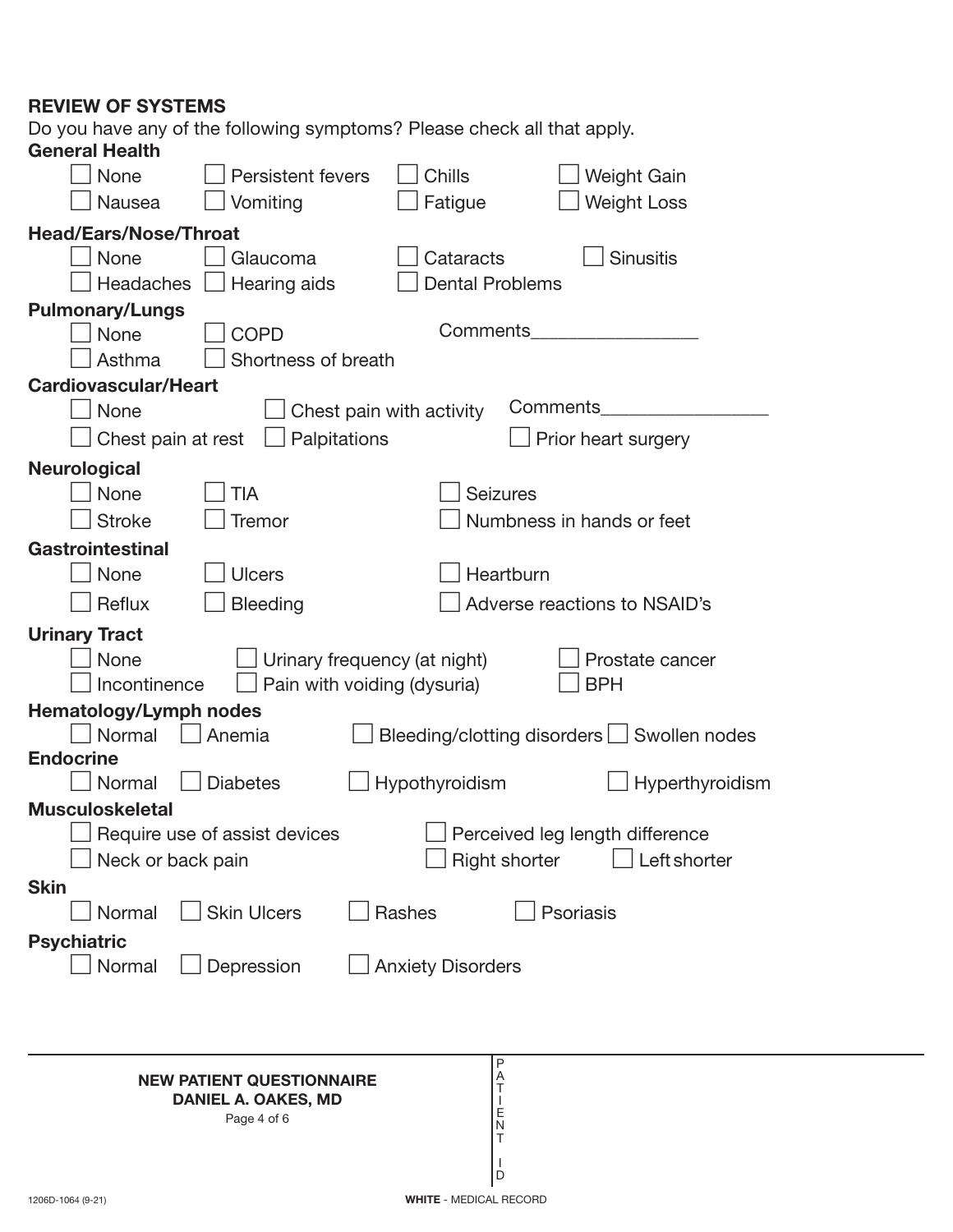| <b>PHYSICAL EXAM</b> (Provider to fill out) |                                                                         |                                         |                                      |  |
|---------------------------------------------|-------------------------------------------------------------------------|-----------------------------------------|--------------------------------------|--|
| Wt:<br>Ht:                                  | BP:<br>Temp:                                                            | HR:                                     | RR:                                  |  |
| Antalgia<br>Gait                            |                                                                         | <b>Shortened Stance Phase</b>           |                                      |  |
| Foot Progression in ER                      |                                                                         | Uses hand to arise from chair           |                                      |  |
| $\Box$ Rashes<br>Clear<br><b>Skin/Nodes</b> |                                                                         | Ulcers                                  |                                      |  |
| <b>HEENT</b>                                | OP Clear   Dentures                                                     | Dentition (Good/Poor)                   |                                      |  |
| <b>FROM</b><br><b>C-Spine</b>               | Limited F/E                                                             |                                         |                                      |  |
| <b>CTAB</b><br><b>Chest/CV</b>              | Wheezing                                                                | Murmur                                  |                                      |  |
| <b>ABD</b>                                  |                                                                         |                                         |                                      |  |
| <b>FROM</b><br><b>L-Spine</b>               | Limited F/E                                                             |                                         |                                      |  |
| <b>Hip</b>                                  | Right                                                                   |                                         | Left                                 |  |
| <b>Incisions</b><br>F/E                     |                                                                         |                                         |                                      |  |
| AB/AD                                       |                                                                         |                                         |                                      |  |
| ER/IR                                       |                                                                         |                                         |                                      |  |
| Obligate ER?<br>Stinchfield/Roll            |                                                                         |                                         |                                      |  |
| <b>GT TTP</b>                               |                                                                         |                                         |                                      |  |
|                                             |                                                                         |                                         |                                      |  |
| <b>Knee</b><br>Incisions                    | Right                                                                   |                                         | Left                                 |  |
| Alignment                                   | Varus / Valgus                                                          |                                         | Varus / Valgus                       |  |
| Effusion                                    | $\overline{Y/N}$                                                        |                                         | $\overline{Y/N}$                     |  |
| <b>PF Crepitus</b><br>Grind/Inhibition      | Y/N<br>$\overline{Y/N}$                                                 |                                         | $\overline{Y/N}$<br>$\overline{Y/N}$ |  |
| <b>ROM</b>                                  |                                                                         |                                         |                                      |  |
| Pseudolaxity                                | M/L                                                                     |                                         | M/L                                  |  |
| Lach/PD<br>Full Flex MT Signs               | $\overline{Y/N}$                                                        |                                         | $\overline{Y/N}$                     |  |
| <b>Mc Murray</b>                            | $\overline{Y/N}$                                                        |                                         | $\overline{Y/N}$                     |  |
| <b>JLTP</b>                                 | M/L                                                                     |                                         | M/L                                  |  |
|                                             |                                                                         |                                         |                                      |  |
| <b>NVE</b><br>Motor/Sensory                 | Right                                                                   |                                         | Left                                 |  |
| <b>Pulses</b>                               | DP/PT                                                                   |                                         | DP/PT                                |  |
| <b>Radiologic Studies</b>                   |                                                                         |                                         |                                      |  |
| AP Pelvis/hip                               | <b>WNL</b>                                                              | $DJD (R/L/B)$ Fracture                  |                                      |  |
|                                             | ON                                                                      | Prior THA (well fixed $\Box Y/\Box N$ ) |                                      |  |
|                                             |                                                                         |                                         |                                      |  |
| Knees (3V)                                  |                                                                         | WNL                                     | DJD (R/L/B)                          |  |
|                                             | Fracture                                                                |                                         |                                      |  |
|                                             | Prior TKA (well fixed $\boxed{\phantom{0}}$ Y/ $\boxed{\phantom{0}}$ N) |                                         |                                      |  |
| <b>MRI</b>                                  |                                                                         |                                         |                                      |  |
| CT Scan                                     |                                                                         |                                         |                                      |  |
| <b>AP</b>                                   |                                                                         |                                         |                                      |  |
| PT/IAJ<br>Hip/ Knee DJD                     | <b>THA</b>                                                              | <b>TKA</b>                              |                                      |  |
| Failed THA/TKA<br>Infected THA/TKA          | AspirationCBC/ESR/CRP<br><b>CT</b><br>AspirationCBC/ESR/CRP<br>CT       | revTHA/TKA<br>2 stage TX plan           |                                      |  |
|                                             |                                                                         | P                                       |                                      |  |
| <b>NEW PATIENT QUESTIONNAIRE</b>            |                                                                         | $\frac{A}{T}$                           |                                      |  |
| <b>DANIEL A. OAKES, MD</b>                  |                                                                         | Ε                                       |                                      |  |
| Page 5 of 6<br>N<br>т                       |                                                                         |                                         |                                      |  |
|                                             |                                                                         |                                         |                                      |  |
|                                             |                                                                         |                                         |                                      |  |